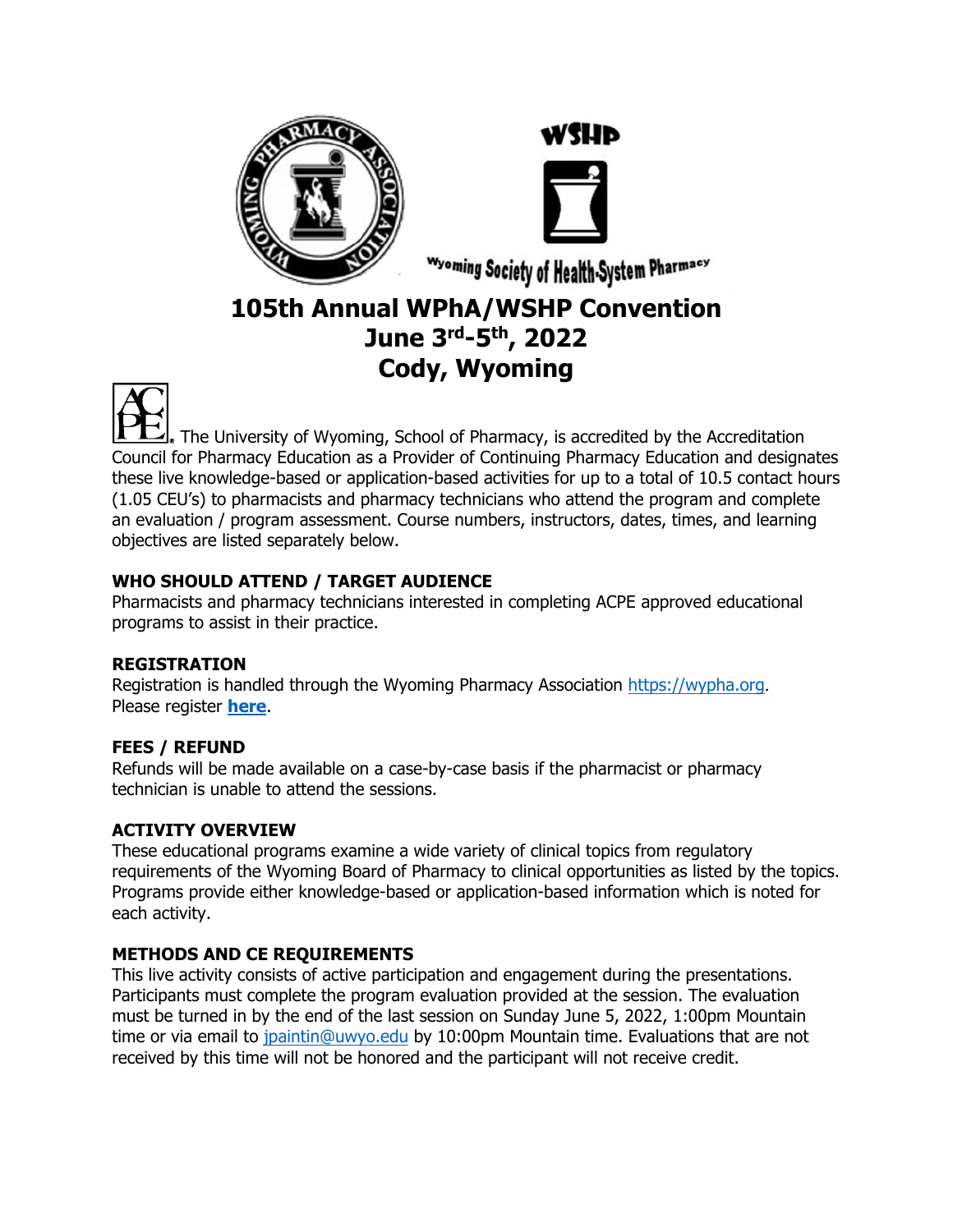CE credits awarded will be electronically uploaded to the CPE Monitor system within 4 weeks of the UW SOP continuing education group receiving fully completed assessments and evaluation forms.

### **FACULTY DISCLOSURE**

As a provider accredited by ACPE, it is the policy of the University of Wyoming, School of Pharmacy continuing education group to ensure balance, independence, integrity, objectivity, and scientific rigor in all educational activities. A potential for bias may exist if a continuing education faculty member is affiliated with or has a financial interest in any ineligible organization(s) that may have a direct interest in the subject matter of the presentation or the selling, marketing, or distribution of products discussed in the presentation. Situations involving potential bias are not inherently problematic or unethical, but the prospective audience must be made aware of the affiliation or financial interest. It is intended that any potential bias be identified openly so that the audience is provided full disclosure of the facts and may form their own judgments about the continuing education activity content.

Faculty for this program have no known conflicts unless noted after the objectives for the associated program.

## **PRIVACY POLICY**

Once you register for a program, your personal information is collected. However, this information is utilized for record-keeping purposes associated with verifying your participation in CE programs in accordance with our accreditation requirements. In addition, this information is used for marketing of other University of Wyoming CE programs. Under no circumstances is your personal information shared with/sold to any other party. You can opt out of receipt of any of our advanced program information at any time.

## **PROGRAM COORDINATOR**

Jen Paintin Program Coordinator Postgraduate Education and Continuing Education University of Wyoming School of Pharmacy [jpaintin@uwyo.edu](about:blank)

## **WyPhA Contact**

**Director** E-mail information for program [director@wpha.net](about:blank)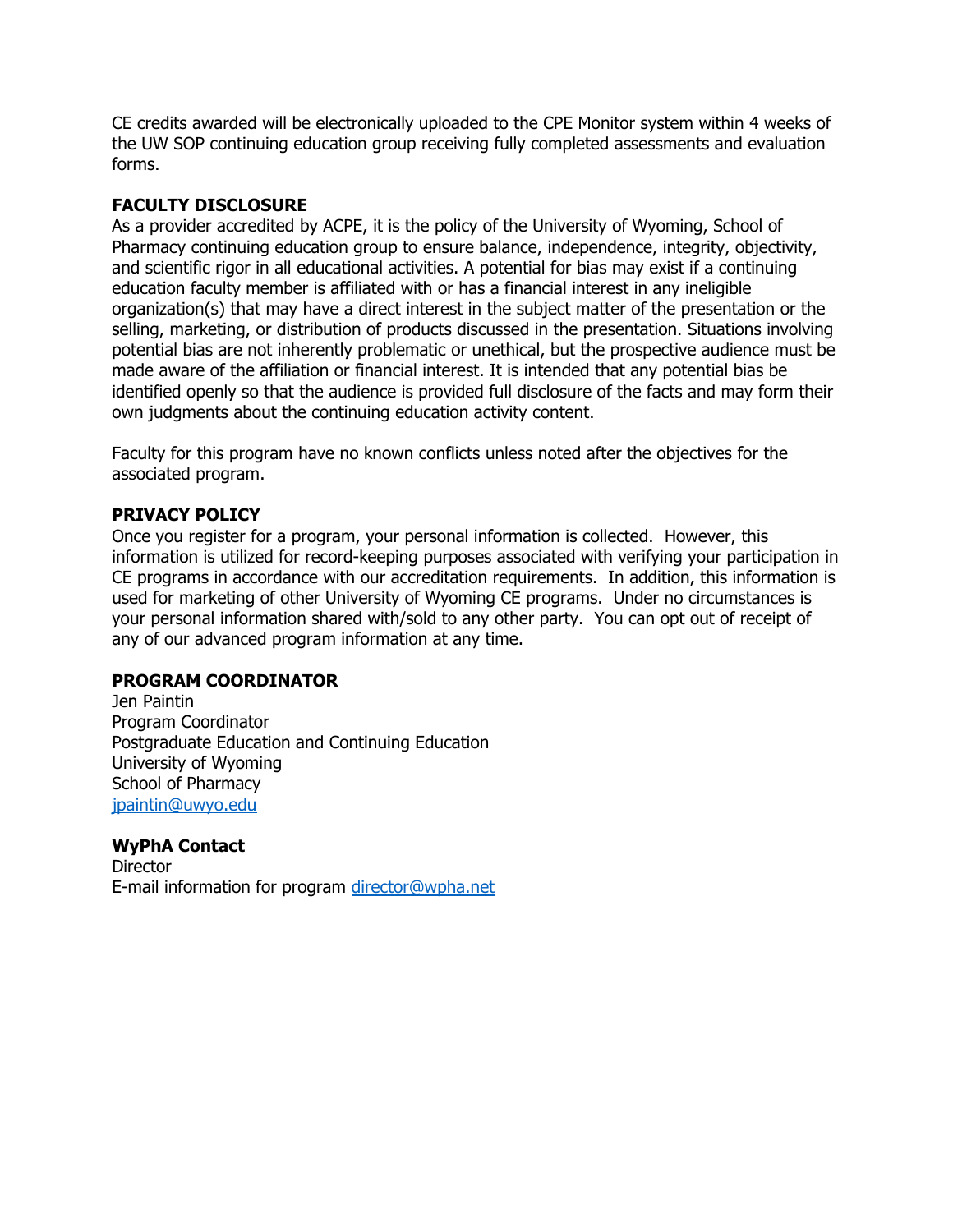# **CE Programs**

### **Saturday, June 4, 2022**

#### 8:15-8:30 – **Welcome**

#### 8:30-9:30 – **Community-Based Antimicrobial Stewardship**

Leena Myran, PharmD, BCPS Clinical Associate Professor of Pharmacy Practice University of Wyoming, School of Pharmacy

#### Learning Objectives

Pharmacists/Technicians:

- Describe reasons for the development of antibiotic resistance
- Define antimicrobial stewardship
- Explain the importance of anti-microbial stewardship
- Identify common self-limiting infections
- List AMS interventions that could be integrated into your practice

Course number: ACPE # 0653-0000-22-006-L01-P 0653-0000-22-006-L01-T (Knowledge-based) 1.0 contact hour (0.1 CEUs)

#### 9:30-11:00 – **Two Decades Later: The Opioid Epidemic and Substance Abuse Disorder**

Michelle Marie Estevez, PharmD, DPLA, BCPS Clinical Coordinator and Residency Program Director Banner Health Wyoming Medical Center

#### Learning Objectives

Pharmacists:

- Describe current trends in controlled substance prescribing and substance abuse
- Summarize the social and financial impact of substance abuse disorder on healthcare
- Evaluate a medication assisted therapy regimen in the treatment of substance abuse disorder
- Discuss updates in prescribing requirements for medication assisted therapy
- Support the inclusion of pharmacists as part of an interdisciplinary approach in the prevention and management of substance abuse disorder

#### Technicians:

- Describe current trends in controlled substance prescribing and substance abuse
- Summarize the social and financial impact of substance abuse disorder on healthcare
- Discuss updates in prescribing requirements for medication assisted therapy

Course number: ACPE # 0653-0000-22-007-L08-P 0653-0000-22-007-L08-T (Knowledge-based) 1.5 contact hour (0.15 CEUs)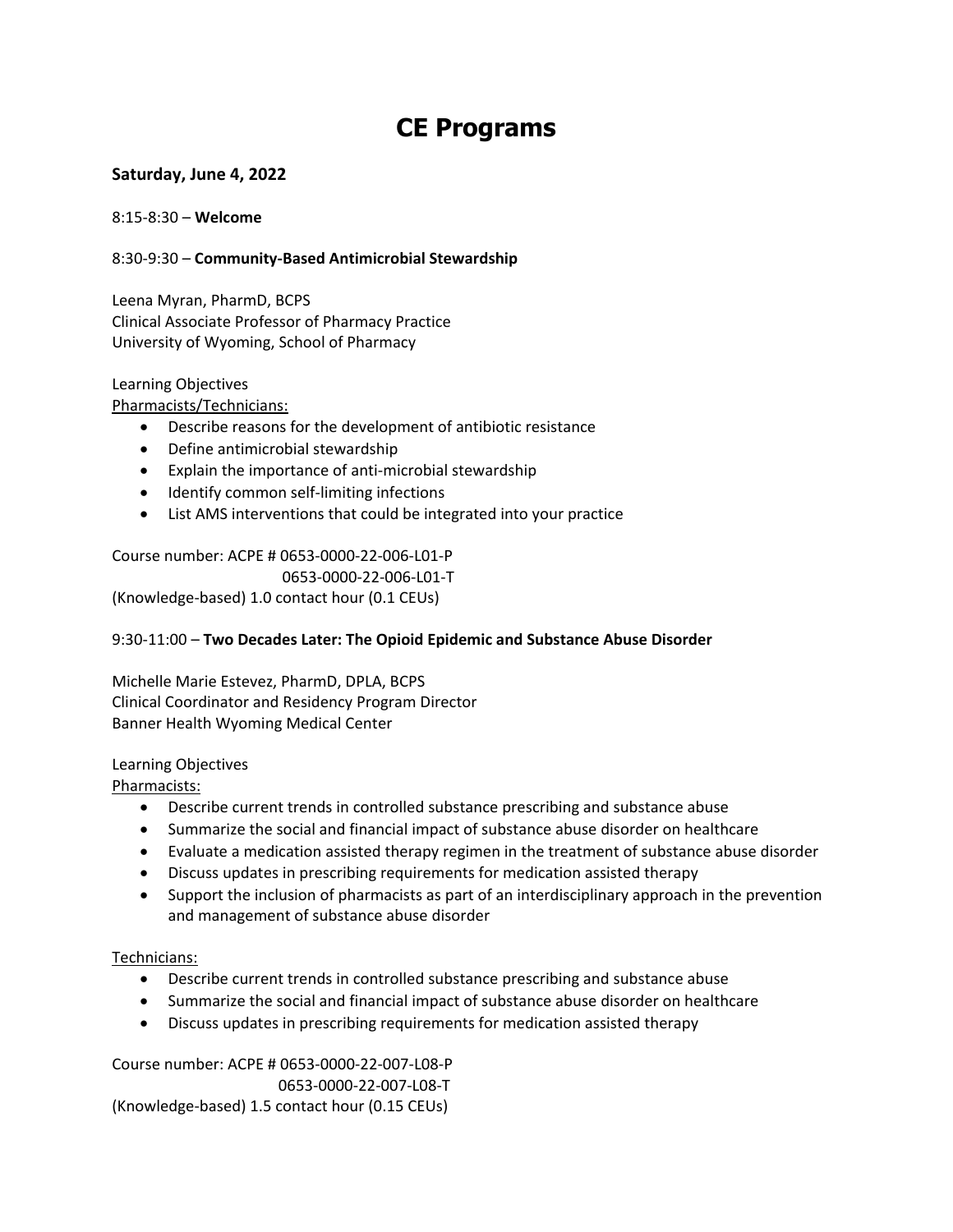#### 11:00-11:30 – **Break in Exhibit Hall/Poster Session**

#### 11:30-12:30 – **Using Layered Learning to Achieve Information Technology Competencies**

Facilitator: Linda Gore Martin, PharmD, MBA, BCPS, FASHP Professor Emeritus University of Wyoming, School of Pharmacy

Matthew Stanton, PharmD Pharmacy Associate Director Banner Health, Wyoming Medical Center

Leena Myran, PharmD, BCPS Clinical Associate Professor of Pharmacy Practice University of Wyoming, School of Pharmacy

Michelle Marie Estevez, PharmD, DPLA, BCPS Clinical Coordinator and Residency Program Director Banner Health, Wyoming Medical Center

Learning Objectives Pharmacists:

- Define Layered Learning
- Identify information technology (IT) competencies/entrustable skills for introductory and advanced pharmacy students
- Apply current (2015) postgraduate year one residency goals and objectives to guide information technology knowledge in residency training

Technicians:

- Define Layered Learning
- Identify information technology (IT) competencies for introductory and advanced pharmacy students
- Identify which IT competencies technicians can teach to pharmacy students

Course number: ACPE # 0653-0000-22-008-L99-P 0653-0000-22-008-L99-T (Knowledge-based) 1.0 contact hour (0.1 CEUs)

#### 12:30-1:15 – **Lunch in the Exhibit Hall**

#### 1:15-3:15 – **Sticking to the "need to know" about immunizations in 2022**

Jessica Papke, PharmD, BCPS Clinical Assistant Professor of Pharmacy Practice University of Wyoming, School of Pharmacy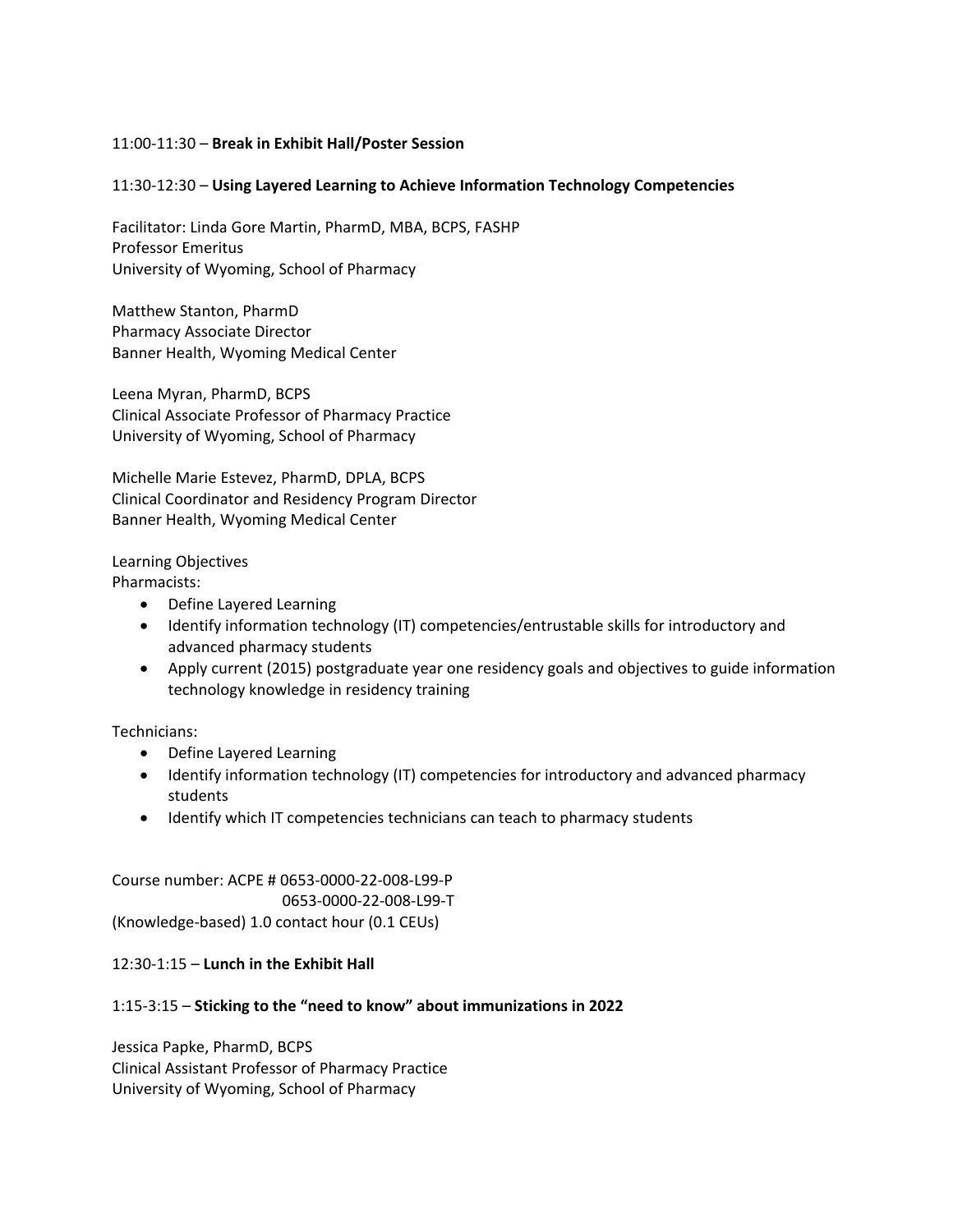#### Learning Objectives

Pharmacists/Technicians:

- Recommend appropriate vaccine(s) for special populations
- Summarize data for the new pneumococcal recommendations
- Recommend appropriate pneumococcal vaccine(s) for a patient
- Recommend the appropriate COVID vaccine(s) for a patient

Course number: ACPE # 0653-0000-22-009-L06-P 0653-0000-22-009-L06-T (Knowledge-based) 2.0 contact hour (0.2 CEUs)

#### 3:15-3:45 – **Break in Exhibit Hall/Poster Session**

#### 3:45-4:45 – **2022 – Pharmacy Law Update**

Matthew R. Martineau, PharmD Executive Director Wyoming State Board of Pharmacy

#### Learning Objectives

Pharmacists/Technicians:

- Identify the 2022 Legislative Changes:
	- o SF0024 Pharmacist and pharmacy technician practice
	- o SF0101 Epinephrine and naloxone administration authority
- Navigate the changes with the transition to the new PDMP system

Course number: ACPE # 0653-0000-22-010-L03-P 0653-0000-22-010-L03-T (Knowledge-based) 1.0 contact hour (0.1 CEUs)

#### **Sunday, June 5, 2022**

7:30-8:00 – **Welcome**

8:00-9:00 – **Solving Problems: Utilizing Community Health Equity Characteristics**

Stevi Sy, PharmD, MSHSA

Learning Objectives

Pharmacists/Technicians:

- Understand the facts and principles of health equity characteristics and the ways in which they impact health outcomes
- Review health equity indicators from the Wyoming Community Equity report series and highlight unique themes for Wyoming populations
- Provide examples of health equity improvements that were undertaken because of this series and the impacts these improvements had on patient outcomes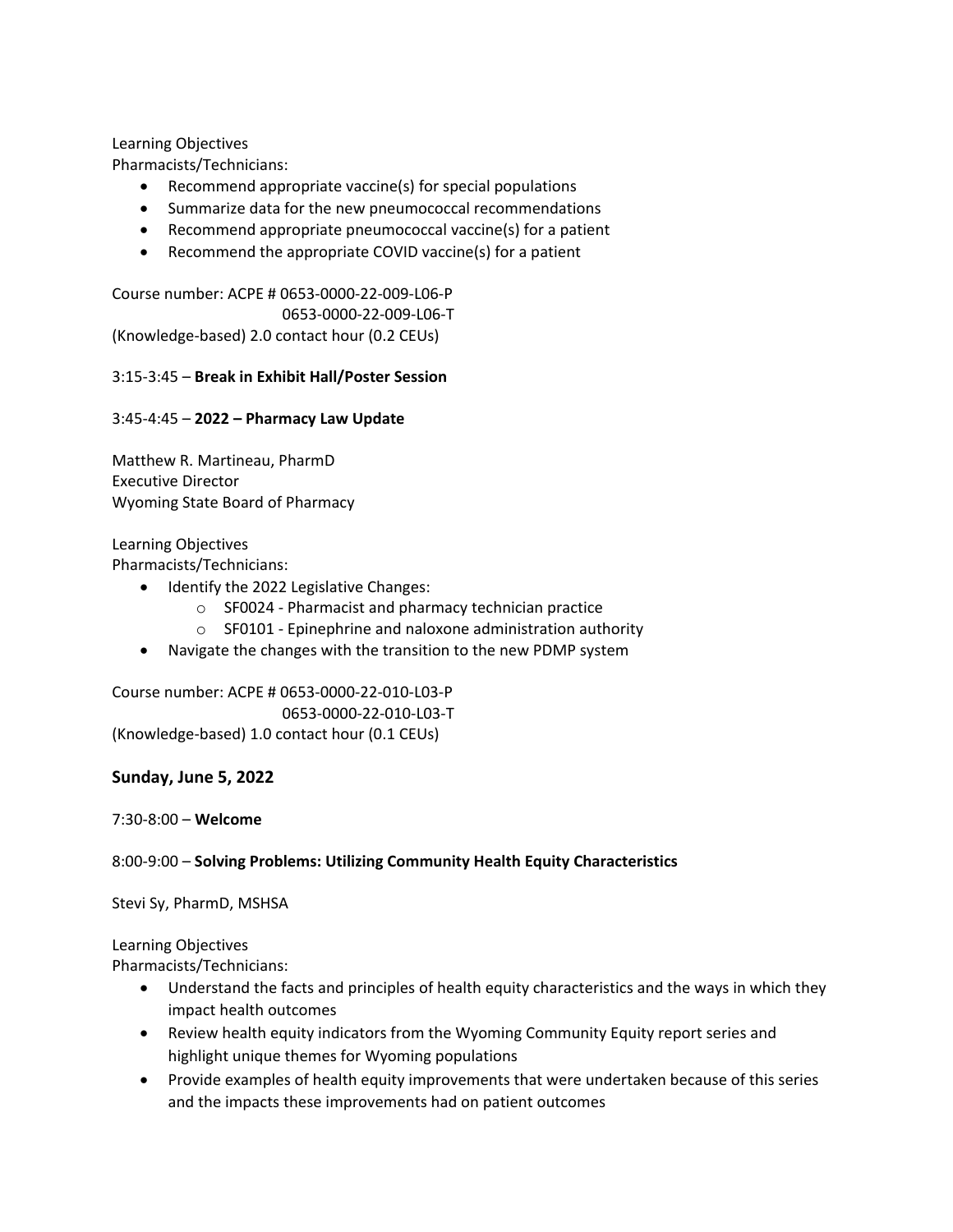• Discuss how health equity data and resources can be utilized in pharmacy care settings and how to build a targeted intervention to improve health care disparities

Course number: ACPE # 0653-0000-22-011-L04-P 0653-0000-22-011-L04-T (Knowledge-based) 1.0 contact hour (0.1 CEUs)

9:00-10:00 – **Burnout, Patient Safety and the Road to Resiliency**

Kristen Jones, PharmD Pharmacy Risk Management Consultant Pharmacists Mutual

Learning Objectives

Pharmacists/Technicians:

- Identify signs and symptoms of professional burnout
- Explain the impact of burnout on professional practice and patient safety
- Describe methods to mitigate burnout and improve well-being
- Develop individual practice to foster resiliency and self-care

Course number: ACPE # 0653-0000-22-012-L05-P 0653-0000-22-012-L05-T

(Knowledge-based) 1.0 contact hour (0.1 CEUs)

10:00-10:15 – **Break**

10:15-11:15 – **ASHP Foundation Pharmacy Forecast**

Anne Policastri, PharmD, MBA, FASHP, FKSHP Director, Affiliate Relations American Society of Health-System Pharmacists (ASHP)

Learning Objectives

Pharmacists/Technicians:

- Describe the methods for development of the 2022 ASHP/ASHP Foundation Pharmacy Forecast Report
- List the 2022 ASHP/ASHP Foundation Pharmacy Forecast Report's domains of focus
- Discuss the recommendations from the 2022 ASHP/ASHP Foundation Pharmacy Forecast Report
- Discuss the gaps between respondents' assessment of the likelihood of future events and pharmacy departments' preparedness to respond to those events

Course number: ACPE # 0653-0000-22-013-L99-P 0653-0000-22-013-L99-T (Knowledge-based) 1.0 contact hour (0.1 CEUs)